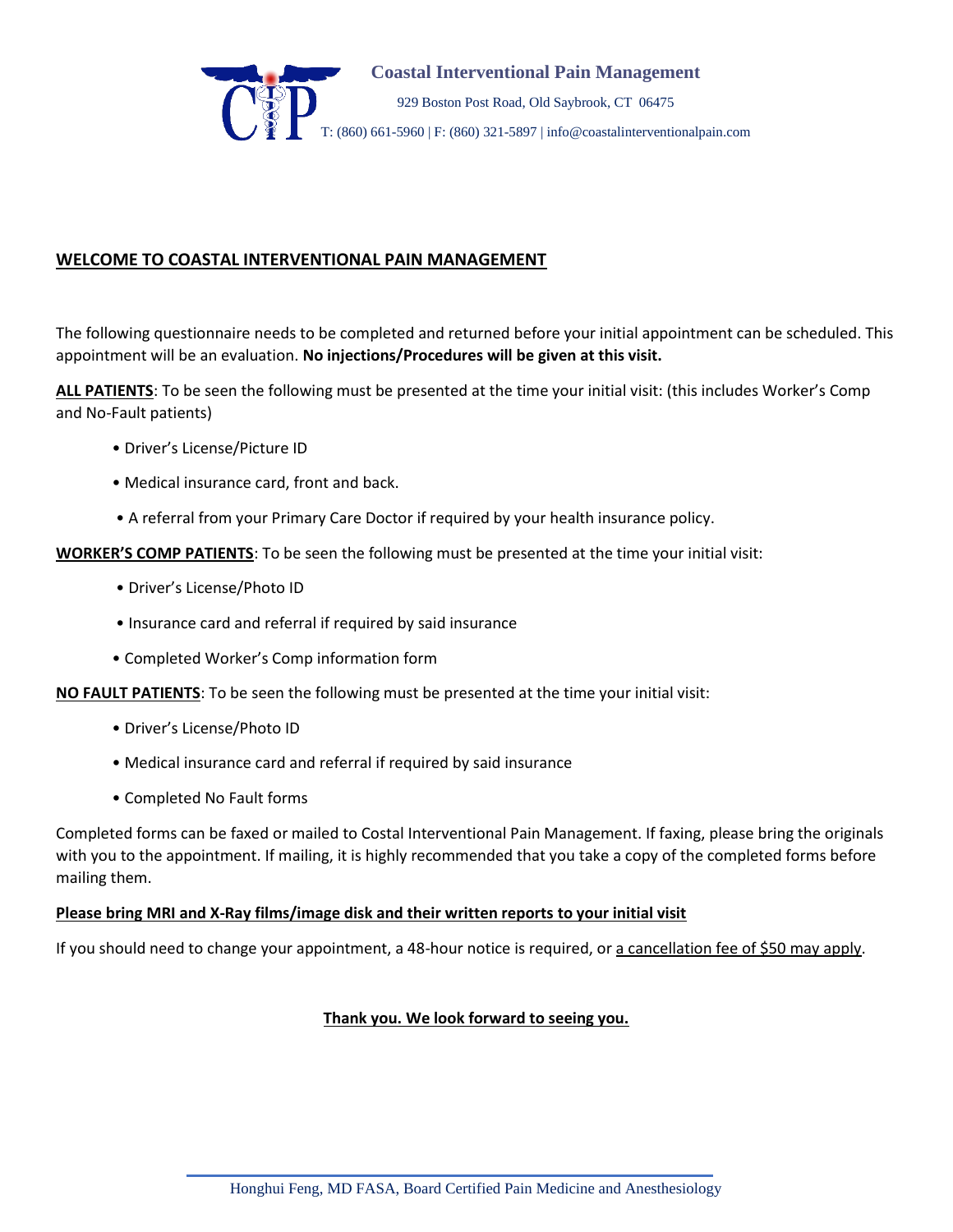

929 Boston Post Road, Old Saybrook, CT 06475

T: (860)514-2873 | F: (860) 395-0448 | info@coastalinterventionalpain.com

# **NEW PATIENT INFORMATION**

| Marital status: $\bigcap$ single $\bigcap$ married $\bigcap$ divorced                                          |  | () widow |  |
|----------------------------------------------------------------------------------------------------------------|--|----------|--|
|                                                                                                                |  |          |  |
| PATIENT EMPLOYER INFORMATION                                                                                   |  |          |  |
| ○ Currently employed ○ Unemployed ○ Retired ○ Legally disabled                                                 |  |          |  |
| IF MARRIED, PLEASE LIST SPOUSE'S EMPLOYMENT INFORMATION                                                        |  |          |  |
|                                                                                                                |  |          |  |
|                                                                                                                |  |          |  |
|                                                                                                                |  |          |  |
|                                                                                                                |  |          |  |
|                                                                                                                |  |          |  |
|                                                                                                                |  |          |  |
|                                                                                                                |  |          |  |
| PRIMARY INSURANCE CARDHOLDER INFORMATION (If different from patient)                                           |  |          |  |
|                                                                                                                |  |          |  |
|                                                                                                                |  |          |  |
| PRIMARY INSURANCE: Insurance Company ______________________________Cardholder's Name__________________________ |  |          |  |
|                                                                                                                |  |          |  |
| SECONDARY INSURANCE: Insurance Company _____________________________Cardholder's Name_________________________ |  |          |  |
| Policy # Group # Group # Group # Group # C                                                                     |  |          |  |
| WORKER'S COMPENSATION INFORMATION - NO FAULT INFORMATION AS APPLICABLE                                         |  |          |  |
| Date of Injury___________ WCB # __________________Workers Compensation Carrier________________________________ |  |          |  |
|                                                                                                                |  |          |  |
|                                                                                                                |  |          |  |
|                                                                                                                |  |          |  |
|                                                                                                                |  |          |  |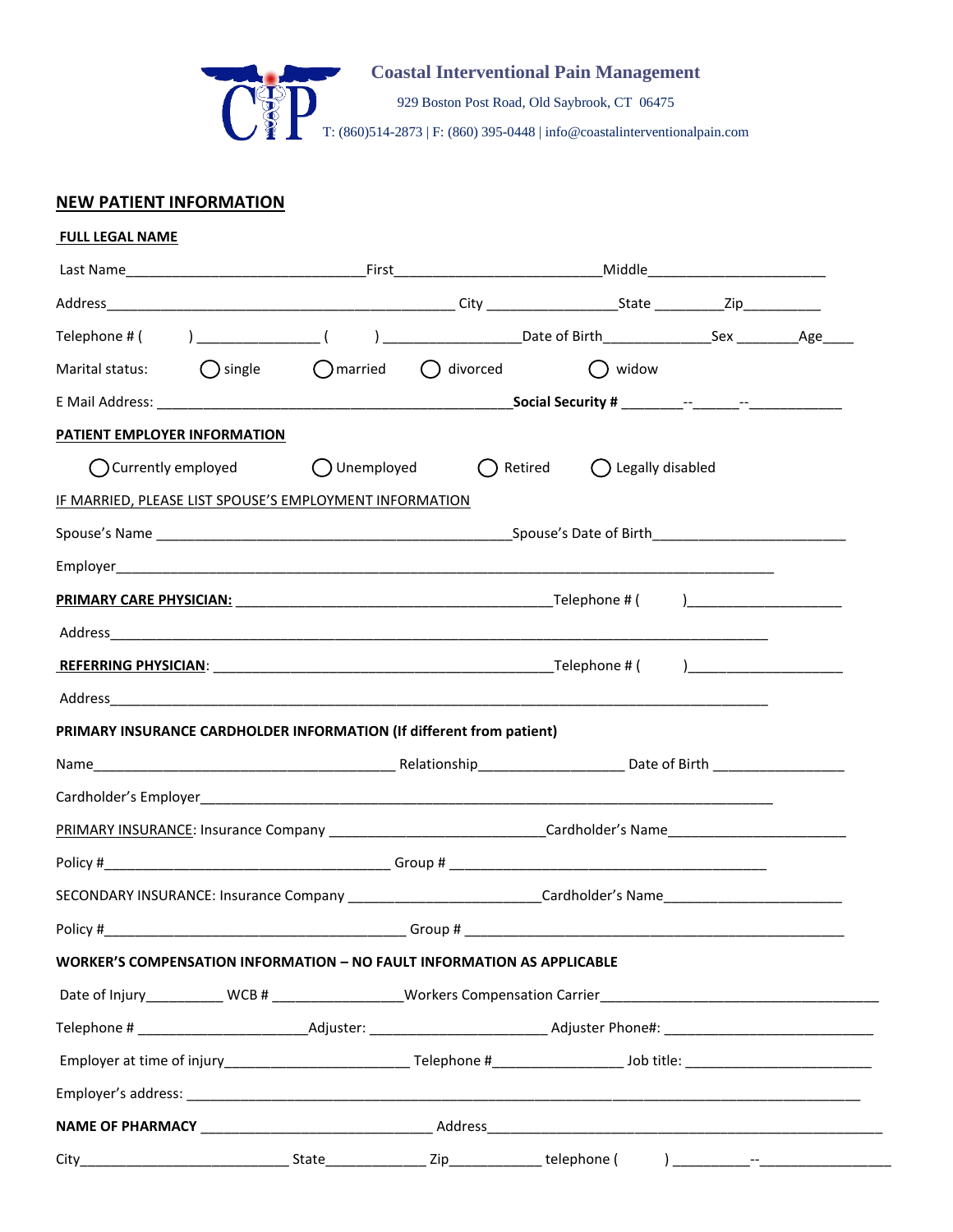

929 Boston Post Road, Old Saybrook, CT 06475

T: (860)514-2873 | F: (860) 395-0448 | info@coastalinterventionalpain.com

## **AUTHORIZATION TO DISCLOSE HEALTH INFORMATION**

PATIENT NAME: \_\_\_\_\_\_\_\_\_\_\_\_\_\_\_\_\_\_\_\_\_\_\_\_\_\_\_\_\_\_\_\_\_\_\_\_\_\_\_\_\_\_\_\_\_\_\_\_\_\_\_ DATE OF BIRTH: \_\_\_\_\_\_\_\_\_\_\_\_\_\_\_\_\_\_\_\_\_\_\_\_\_

I authorize the use or disclosure of the above-named individual's health information from/to my referring physician and other specialists involved in my care. The following additional individual or organization is authorized to make/receive the disclosure i.e. Pharmacy, Lawyer, Spouse, etc.

\_\_\_\_\_\_\_\_\_\_\_\_\_\_\_\_\_\_\_\_\_\_\_\_\_\_\_\_\_\_\_\_\_\_\_\_\_\_\_\_\_\_\_\_\_\_\_\_\_\_\_\_\_\_\_\_\_\_\_\_\_\_\_\_\_\_\_\_\_\_\_\_\_\_\_\_\_\_\_\_\_\_\_\_\_\_\_\_\_\_\_\_The type and amount of information to be used or disclosed is the entire medical chart including medical records, office notes, hospital records, pharmaceutical records, laboratory records, X-ray and MRI films, CAT scans, any other radiological films, and medical bills.

I understand that the information in my health records may include information relating to sexually transmitted disease, acquired immunodeficiency syndrome (AIDS), or human immunodeficiency virus (HIV). It may also include information about behavioral or mental health services, treatment for alcohol and drug abuse, pregnancy, and/or family planning.

This information may be disclosed to and used by the following individual or organization for medical evaluation and treatment: Coastal Interventional Pain Management, 929 Boston Post Road, Old Saybrook, CT 06475.

I understand I have the right to revoke this authorization at any time. I understand that if I revoke this authorization, I must do so in writing and present my written revocation to the person or entity I authorized to release my information. I understand the revocation will not apply to information that has already been released in response to this authorization. I understand the revocation will not apply to my insurance company when the law provides my insurer with the right to contest a claim under my policy. Unless otherwise revoked, this authorization shall be in full force and effect until such time as the medical provider no longer maintains the health insurance.

I understand that authorizing the disclosure of this health information is voluntary. I can refuse to sign this authorization. I need not sign this form in order to assure treatment. I understand I may inspect or copy the information to be used or disclosed as provided in CFR 164.524. I understand any disclosure of information carries with it the potential for an unauthorized re- disclosure, and the information may not be protected by federal confidentiality rules.

A photocopy of this authorization shall be considered as effective and valid as the original.

- INSURANCE AUTHORIZATION I hereby authorize Coastal Interventional Pain Management, LLC, to furnish information to my insurance carriers concerning my illness and treatment.
- ASSIGNMENT OF BENEFITS I hereby assign to Coastal Interventional Pain Management, LLC, all payments for medical services rendered to my dependents or myself. I understand that I am responsible for any amount not covered by insurance.
- OUT OF NETWORK- I understand it is my responsibility to know my insurance plan benefits and whether or not a provider is in my network. I agree that I am fully responsible for any costs incurred.
- TREATMENT AUTHORIZATION I hereby authorize Costal Interventional Pain Management, LLC, to render health care to me during my visit.
- APPOINTMENT AUTHORIZATION I hereby authorize Coastal Interventional Pain Management, LLC, to communicate with me regarding my appointments using my answering machine, other Voice Mail, and authorized

persons. AUTHORIZED PERSONS NAME: \_\_\_\_\_\_\_\_\_\_\_\_\_\_\_\_\_\_\_\_\_\_\_\_\_\_\_\_\_\_\_\_\_\_\_\_\_\_\_\_\_\_\_\_\_\_\_\_\_\_\_\_\_\_\_\_\_\_\_\_\_\_\_\_\_\_\_\_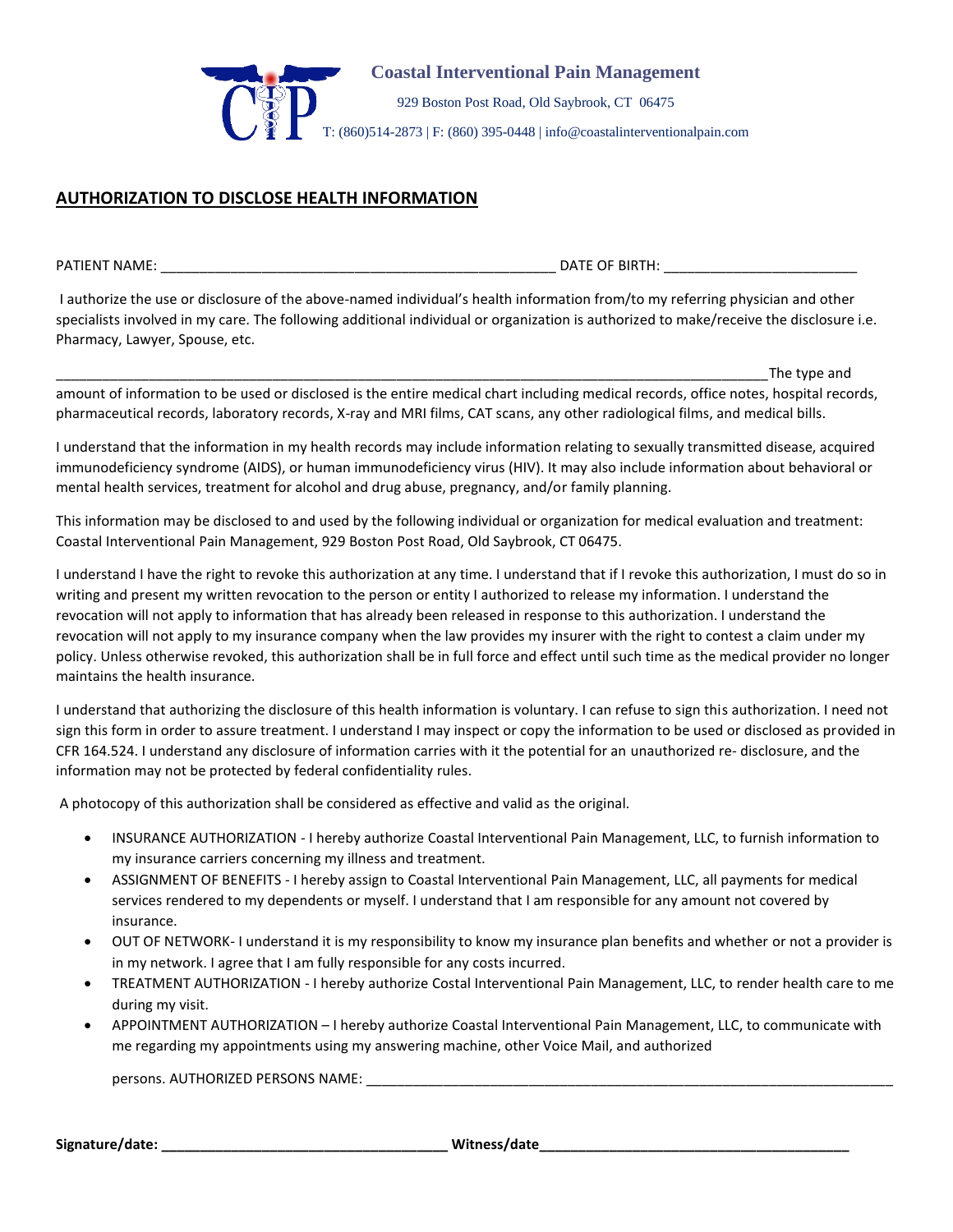

929 Boston Post Road, Old Saybrook, CT 06475

T: (860)514-2873 | F: (860) 395-0448 | info@coastalinterventionalpain.com

# **PAIN QUESTIONNAIRE**

Complete and return this form before your arrival for your first appointment. Your answers will help us to understand your pain. Our records are strictly confidential. No outsider is permitted to see your case record without your written permission unless we are required to do so by law (e.g., Worker's Compensation Claims)

|                                                                     |                                                  | Home Phone______________________________Work Phone_________________________Cell Phone_______________________________ |                                                                                          |                                            |  |
|---------------------------------------------------------------------|--------------------------------------------------|----------------------------------------------------------------------------------------------------------------------|------------------------------------------------------------------------------------------|--------------------------------------------|--|
|                                                                     |                                                  |                                                                                                                      |                                                                                          | _Phone #__________________________________ |  |
| PRIOR PAIN PROCEDURES:                                              |                                                  |                                                                                                                      |                                                                                          |                                            |  |
| Have you previously had any pain procedures, blocks, or injections? |                                                  |                                                                                                                      | YES                                                                                      | <b>NO</b>                                  |  |
|                                                                     |                                                  |                                                                                                                      |                                                                                          |                                            |  |
|                                                                     |                                                  |                                                                                                                      |                                                                                          |                                            |  |
|                                                                     |                                                  |                                                                                                                      |                                                                                          |                                            |  |
| <b>PAIN DURATION:</b>                                               |                                                  |                                                                                                                      |                                                                                          |                                            |  |
| <b>ONSET OF PAIN:</b>                                               | How did your current pain start?                 |                                                                                                                      |                                                                                          |                                            |  |
|                                                                     | Injury at work $($ $)$ Motor vehicle accident    | () Undetermined                                                                                                      |                                                                                          | Illness, non-injury                        |  |
|                                                                     |                                                  |                                                                                                                      |                                                                                          |                                            |  |
|                                                                     |                                                  | TIMING OF PAIN: How often do you have your pain? (Please check one)                                                  |                                                                                          |                                            |  |
| Constantly (100% of the time)                                       |                                                  |                                                                                                                      | Intermittently (30% to 60% of the time)                                                  |                                            |  |
|                                                                     | Nearly constantly (60% to 95% of the time)       |                                                                                                                      | Occasionally (less than 30% of the time)                                                 |                                            |  |
|                                                                     | PAIN QUALITY: How would you describe the pain?   |                                                                                                                      |                                                                                          |                                            |  |
| /Burning                                                            | Cramping                                         | Pins & Needles                                                                                                       | Sharp                                                                                    |                                            |  |
| Numbness                                                            | Shooting                                         | Aching                                                                                                               |                                                                                          | Throbbing                                  |  |
| Pressing                                                            | Other                                            |                                                                                                                      |                                                                                          |                                            |  |
|                                                                     | NO HURT<br><b>HURTS</b><br>LITTLE BIT<br>No pain | <b>HURTS</b><br><b>HURTS</b><br>LITTLE MORE EVEN MORE<br>Moderate pain                                               | ලල<br>а<br>10<br><b>HURTS</b><br><b>HURTS</b><br>WHOLE LOT<br><b>WORST</b><br>Worst pain |                                            |  |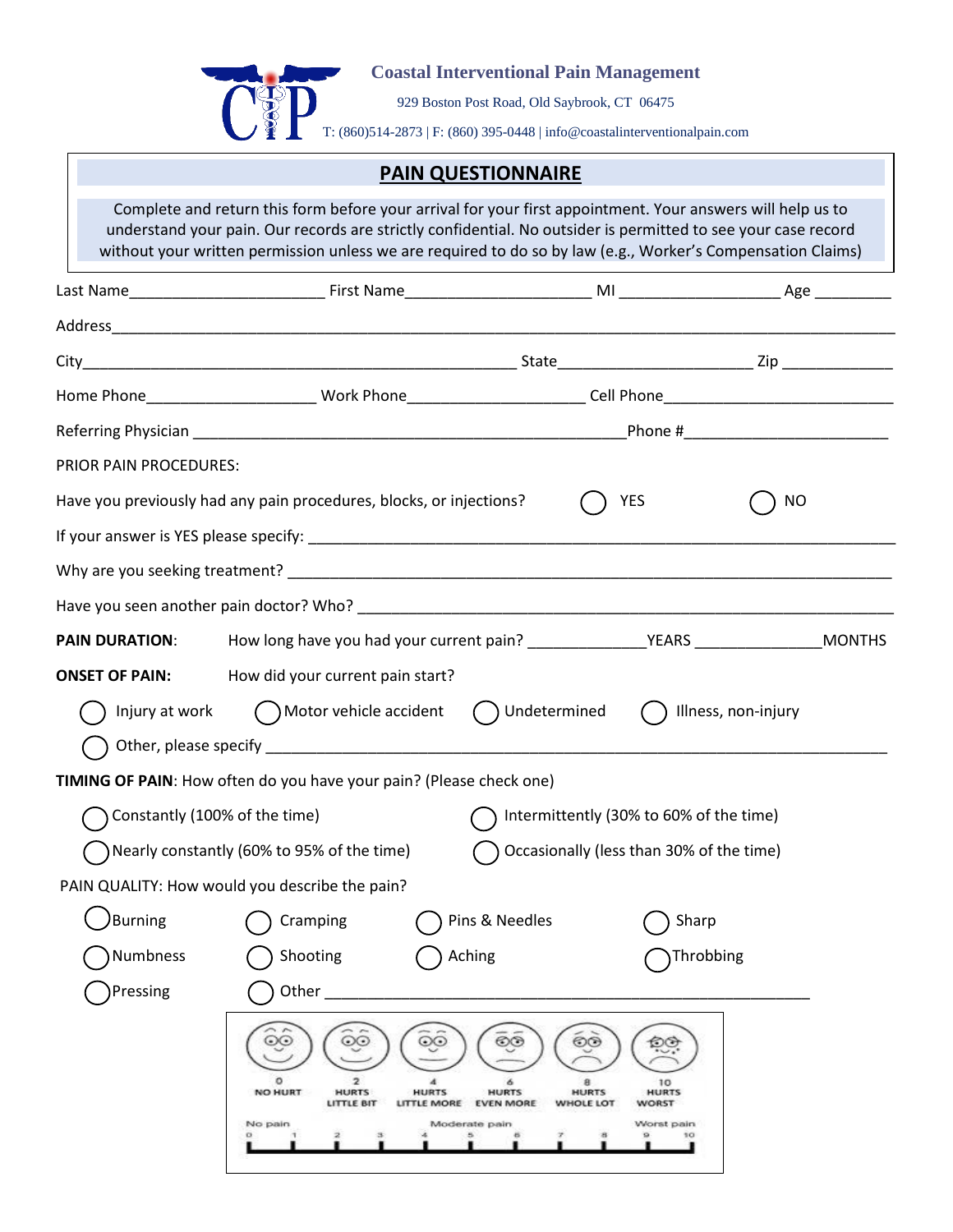

PAIN LOCATION: Please describe the location(s) of your pain\_\_\_\_\_\_\_\_\_\_\_\_\_\_\_\_\_\_\_\_\_\_\_\_\_\_\_\_\_\_\_\_\_\_\_\_\_\_\_\_\_\_\_\_\_\_\_\_\_ ATIUN: r<sup>u…\_\_\_\_</sup>

RELIEVING AND AGGREVATING FACTORS:

How do the following affect your pain? The example are set one for each item please check one for each item

Please check one for each item

\_\_\_\_\_\_

|                   | INCREASED | NO CHANGE | DECREASED |
|-------------------|-----------|-----------|-----------|
| Lying down        |           |           |           |
| Standing          |           |           |           |
| Sitting           |           |           |           |
| Walking           |           |           |           |
| Medications       |           |           |           |
| Coughing/Sneezing |           |           |           |

| How long can you walk before having to stop due to pain? | <b>Minutes</b> | <b>Hours</b> |
|----------------------------------------------------------|----------------|--------------|
| How long can you sit before having to get up?            | Minutes        | <b>Hours</b> |
| How long can you stand before you have to sit down?      | <b>Minutes</b> | <b>Hours</b> |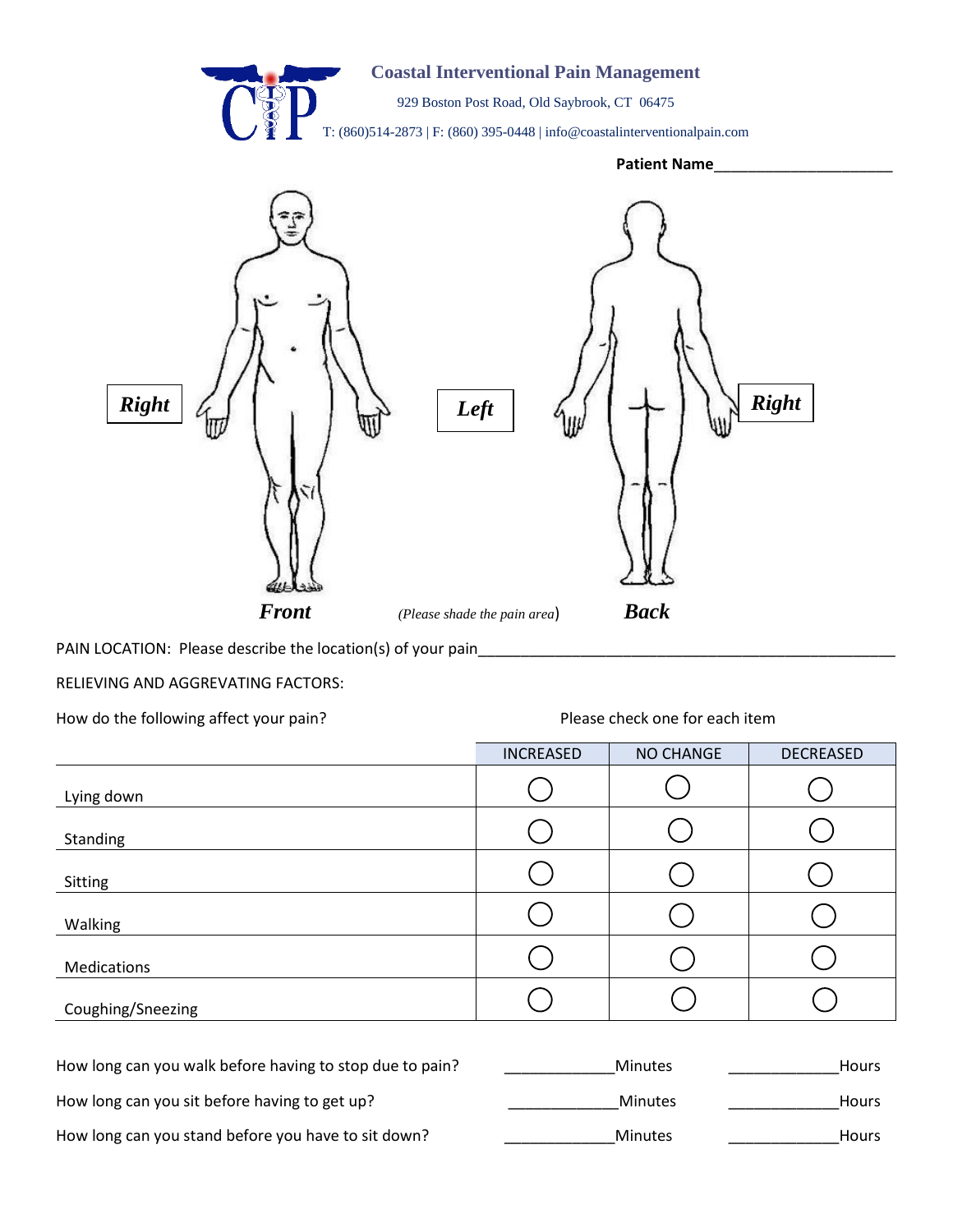

Patient Name

## **PAIN TREATMENTS:**

Check all of the treatments you have tried and then indicate the amount of relief if any

How do the following affect your pain? The state of the set of Please check one for each item

|                       | DATE(Approx) | <b>NO RELIEF</b> | <b>MODERATE</b><br><b>RELIEF</b> | <b>EXCELLENT</b><br><b>RELIEF</b> |
|-----------------------|--------------|------------------|----------------------------------|-----------------------------------|
| Traction              |              |                  |                                  |                                   |
| Acupuncture           |              |                  |                                  |                                   |
| <b>TENS Unit</b>      |              |                  |                                  |                                   |
| <b>Heat Treatment</b> |              |                  |                                  |                                   |
| Chiropracic           |              |                  |                                  |                                   |
| Exercise              |              |                  |                                  |                                   |
|                       |              |                  |                                  |                                   |

PSYCHOLOGICAL TREATMENT:

|                                                                                            |                                               |  |                    | Have you ever had psychiatric, psychological, or social work evaluations or treatments for any problem, including your |      |
|--------------------------------------------------------------------------------------------|-----------------------------------------------|--|--------------------|------------------------------------------------------------------------------------------------------------------------|------|
| current pain?                                                                              | <b>YES</b>                                    |  | NO.                | If Yes When                                                                                                            |      |
| <b>EMPLOYMENT:</b>                                                                         |                                               |  |                    | Current employment status (please check all that apply):                                                               |      |
|                                                                                            | <b>Employed full-time</b>                     |  | Employed part-time | Unemployed Homemaker                                                                                                   |      |
|                                                                                            | Retired                                       |  | Student            |                                                                                                                        |      |
|                                                                                            |                                               |  |                    | If you are currently unemployed, please specify how long you have been off work:                                       |      |
| Indicate any of the following you have filed related to your pain:<br><b>LEGAL ISSUES:</b> |                                               |  |                    |                                                                                                                        |      |
| Workers' compensation                                                                      |                                               |  |                    | Social Security Disability Insurance (SSDI)                                                                            |      |
|                                                                                            | Personal injury/liability (Unrelated to work) |  |                    | Other insurance                                                                                                        | None |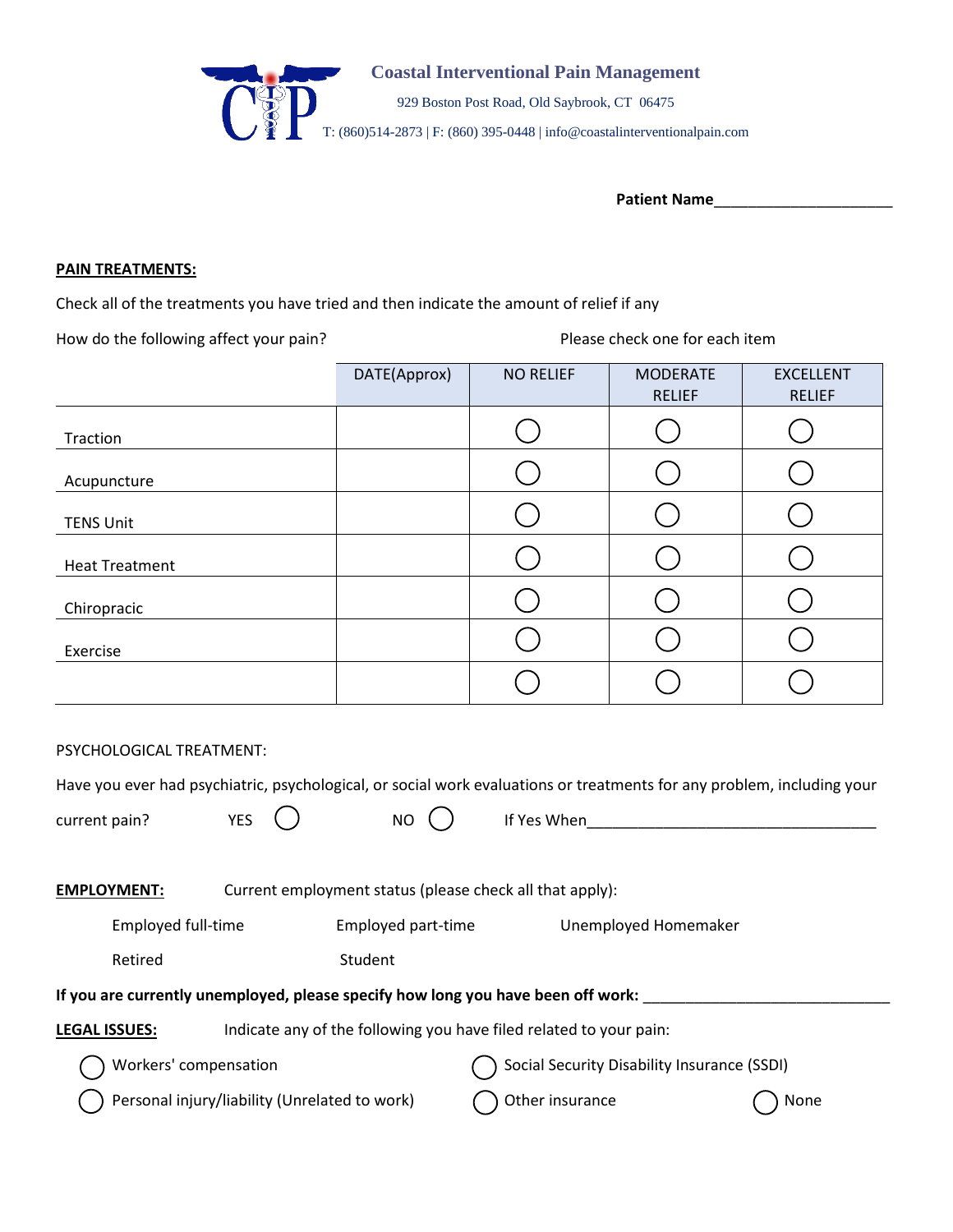

929 Boston Post Road, Old Saybrook, CT 06475

T: (860)514-2873 | F: (860) 395-0448 | info@coastalinterventionalpain.com

**Patient Name**\_\_\_\_\_\_\_\_\_\_\_\_\_\_\_\_\_\_\_\_\_

### **SOCIAL HISTORY:**

|                                             | Marital Status: National Property of the Marital Status:<br>Lives with |                 |                                                                                  | Number of children |                     |            |
|---------------------------------------------|------------------------------------------------------------------------|-----------------|----------------------------------------------------------------------------------|--------------------|---------------------|------------|
| Occupation: Decument                        |                                                                        |                 |                                                                                  |                    |                     |            |
| Exercise:                                   | <b>YES</b>                                                             | ) <sub>NO</sub> | Type of exercise                                                                 |                    |                     |            |
| Tobacco use:                                | <b>YES</b>                                                             | )NO             |                                                                                  | Caffeine use:      | YES                 | <b>NO</b>  |
| Alcohol use:                                | <b>YES</b>                                                             | $\int$ NO       |                                                                                  | Contraception?     | ( )YES              | $\big)$ NO |
| Ever felt the need to cut down alcohol use? |                                                                        |                 |                                                                                  |                    | YES                 | $\big)$ NO |
|                                             |                                                                        |                 | Ever been angry when criticized about your alcohol use? ________________________ |                    | $\int$ $\gamma$ YES | $\big)$ NO |
|                                             |                                                                        |                 | Ever felt guilty about something that happened while drinking?                   |                    | ()YES               | $\big)$ NO |
|                                             |                                                                        |                 | Ever needed an "Eye Opener" in the morning?                                      |                    | YES                 | $\big)$ NO |
|                                             |                                                                        |                 |                                                                                  |                    | ) YES               | $\big)$ NO |
|                                             |                                                                        |                 |                                                                                  |                    |                     |            |

## **SUBSTANCE ABUSE:**

| Do you have a history of alcoholism?                           | $\bigcap$ YES $\bigcap$ NO              |  |
|----------------------------------------------------------------|-----------------------------------------|--|
| Have you ever been in a detoxification program for drug abuse? | $\bigcap$ YES ( ) NO                    |  |
| <b>Alcoholics Anonymous?</b>                                   | $\bigcirc$ $\bigcirc$ YES $\bigcirc$ NO |  |

#### **FAMILY HISTORY:**

| Alcoholism                         | YES        | <b>NO</b> | <b>Heart Disease</b> | <b>YES</b> | <sub>NO</sub> |
|------------------------------------|------------|-----------|----------------------|------------|---------------|
| <b>Bleeding Disorders</b>          | YES        | <b>NO</b> | Hypertension         | <b>YES</b> | <b>NO</b>     |
| <b>CAD/Coronary Artery Disease</b> | YES        | <b>NO</b> | Liver Disease        | <b>YES</b> | <b>NO</b>     |
| Cancer                             | <b>YES</b> | <b>NO</b> | Lung Disease         | <b>YES</b> | <sub>NO</sub> |
| CVA/Stroke                         | YES        | <b>NO</b> | Pain                 | <b>YES</b> | <b>NO</b>     |
| <b>Diabetes</b>                    | <b>YES</b> | <b>NO</b> |                      |            |               |
| Headaches                          | YES        | <b>NO</b> |                      |            |               |
|                                    |            |           |                      |            |               |

| <b>FIEALL DISEASE</b> | נ∟ו        | טוו       |
|-----------------------|------------|-----------|
| Hypertension          | <b>YES</b> | NO        |
| Liver Disease         | <b>YES</b> | ΝO        |
| Lung Disease          | <b>YES</b> | <b>NO</b> |
| Pain                  | <b>YES</b> | <b>NO</b> |
|                       |            |           |
|                       |            |           |
|                       |            |           |

**ARE YOU CURRENTLY PREGNANT?**  $\bigcap$  YES  $\bigcap$  NO

**ARE YOU TRYING TO BECOME PREGNANT?**  $\bigcap$  YES  $\bigcap$  NO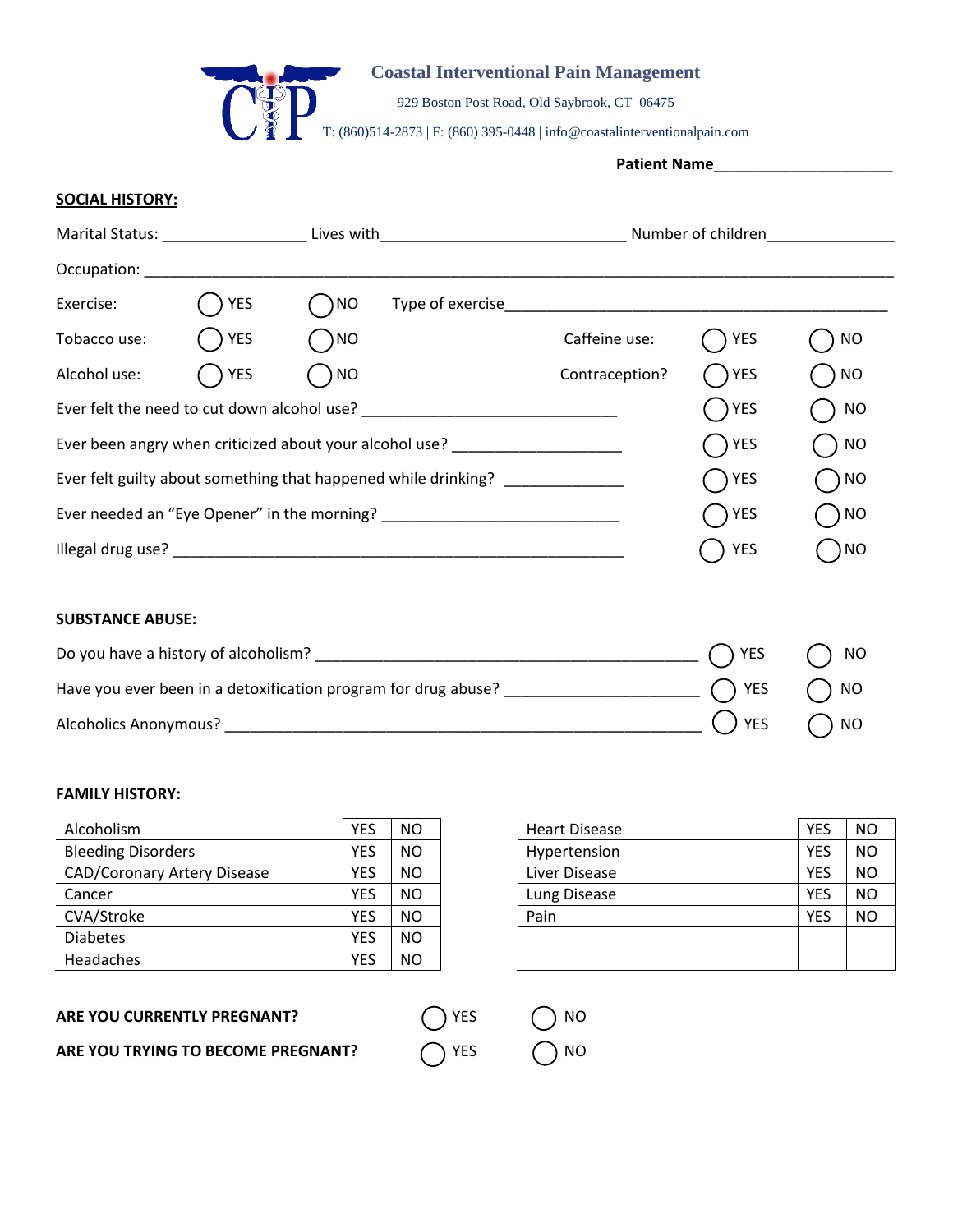

929 Boston Post Road, Old Saybrook, CT 06475

T: (860)514-2873 | F: (860) 395-0448 | info@coastalinterventionalpain.com

**Patient Name**\_\_\_\_\_\_\_\_\_\_\_\_\_\_\_\_\_\_\_\_\_

### **YOUR PRIOR MEDICAL HISTORY**

| <b>Infectious disease</b>       | <b>YES</b> | <b>NO</b> | Described                                                 |
|---------------------------------|------------|-----------|-----------------------------------------------------------|
|                                 |            |           |                                                           |
| Alcoholism                      | <b>YES</b> | <b>NO</b> | <b>YES</b><br><b>NO</b><br>Headaches                      |
| Asthma                          | <b>YES</b> | <b>NO</b> | <b>YES</b><br><b>NO</b><br><b>Heart Disease</b>           |
| Anxiety                         | <b>YES</b> | <b>NO</b> | <b>YES</b><br><b>NO</b><br>Hemorrhage                     |
| Arthritis                       | <b>YES</b> | <b>NO</b> | <b>YES</b><br><b>NO</b><br><b>HIV</b>                     |
| Back pain                       | <b>YES</b> | <b>NO</b> | <b>YES</b><br><b>NO</b><br>Hypertension (HTN)             |
| COPD/Emphysema                  | <b>YES</b> | <b>NO</b> | <b>YES</b><br><b>NO</b><br>Insomnia                       |
| Covid-19                        | <b>YES</b> | <b>NO</b> | <b>YES</b><br><b>NO</b><br>Kidney Disease                 |
| CVA/Stroke                      | <b>YES</b> | <b>NO</b> | <b>YES</b><br><b>NO</b><br>Liver Disease                  |
| <b>Diabetes</b>                 | <b>YES</b> | <b>NO</b> | <b>YES</b><br><b>NO</b><br>Lung Disease                   |
| <b>Bleed Easily</b>             | <b>YES</b> | <b>NO</b> | <b>YES</b><br><b>NO</b><br>Nicotine Addiction             |
| <b>Blood Clots</b>              | <b>YES</b> | <b>NO</b> | <b>NO</b><br><b>YES</b><br>Pancreatitis                   |
| Cancer/Tumor                    | <b>YES</b> | <b>NO</b> | <b>Plantar Fasciitis</b><br><b>YES</b><br><b>NO</b>       |
| Depression                      | <b>YES</b> | NO.       | <b>YES</b><br><b>NO</b><br><b>PVD/Vascular Disease</b>    |
| Edema                           | <b>YES</b> | <b>NO</b> | <b>YES</b><br><b>NO</b><br>Scoliosis                      |
| <b>Epilepsy Seizures</b>        | <b>YES</b> | <b>NO</b> | <b>YES</b><br><b>NO</b><br><b>Shingles</b>                |
| Fibromyalgia                    | <b>YES</b> | NO.       | <b>Recent Fever and Chills</b><br><b>YES</b><br><b>NO</b> |
| Fracture                        | <b>YES</b> | <b>NO</b> |                                                           |
| <b>Gastrointestinal Disease</b> | <b>YES</b> | <b>NO</b> |                                                           |

| Described |  |  |  |
|-----------|--|--|--|
|           |  |  |  |

| Headaches                      | <b>YES</b> | NO |
|--------------------------------|------------|----|
| <b>Heart Disease</b>           | <b>YES</b> | NΟ |
| Hemorrhage                     | YES        | NΟ |
| HIV                            | YES        | NΟ |
| Hypertension (HTN)             | YES        | NΟ |
| Insomnia                       | YES        | NΟ |
| Kidney Disease                 | YES        | NΟ |
| Liver Disease                  | <b>YES</b> | NΟ |
| Lung Disease                   | <b>YES</b> | NΟ |
| <b>Nicotine Addiction</b>      | <b>YES</b> | NΟ |
| Pancreatitis                   | YES        | NΟ |
| <b>Plantar Fasciitis</b>       | YES        | NO |
| <b>PVD/Vascular Disease</b>    | <b>YES</b> | NΟ |
| <b>Scoliosis</b>               | <b>YES</b> | NΟ |
| <b>Shingles</b>                | <b>YES</b> | NΟ |
| <b>Recent Fever and Chills</b> | YES        | NΟ |
|                                |            |    |
|                                |            |    |

# Other \_\_\_\_\_\_\_\_\_\_\_\_\_\_\_\_\_\_\_\_\_\_\_\_\_\_\_\_\_\_\_\_\_\_\_\_\_\_\_\_\_\_\_\_\_\_\_\_\_\_\_\_\_\_\_\_\_\_\_\_\_\_\_\_\_\_\_\_\_\_\_\_\_\_\_\_\_\_\_\_\_\_\_\_\_\_\_\_\_\_\_\_\_

## **SURGERIES:**

| <b>DATE</b> | <b>HOSPITAL/ SURGEON</b> | <b>TYPE OF OPERATION</b> |
|-------------|--------------------------|--------------------------|
|             |                          |                          |
|             |                          |                          |
|             |                          |                          |
|             |                          |                          |
|             |                          |                          |
|             |                          |                          |
|             |                          |                          |
|             |                          |                          |
|             |                          |                          |
|             |                          |                          |
|             |                          |                          |
|             |                          |                          |
|             |                          |                          |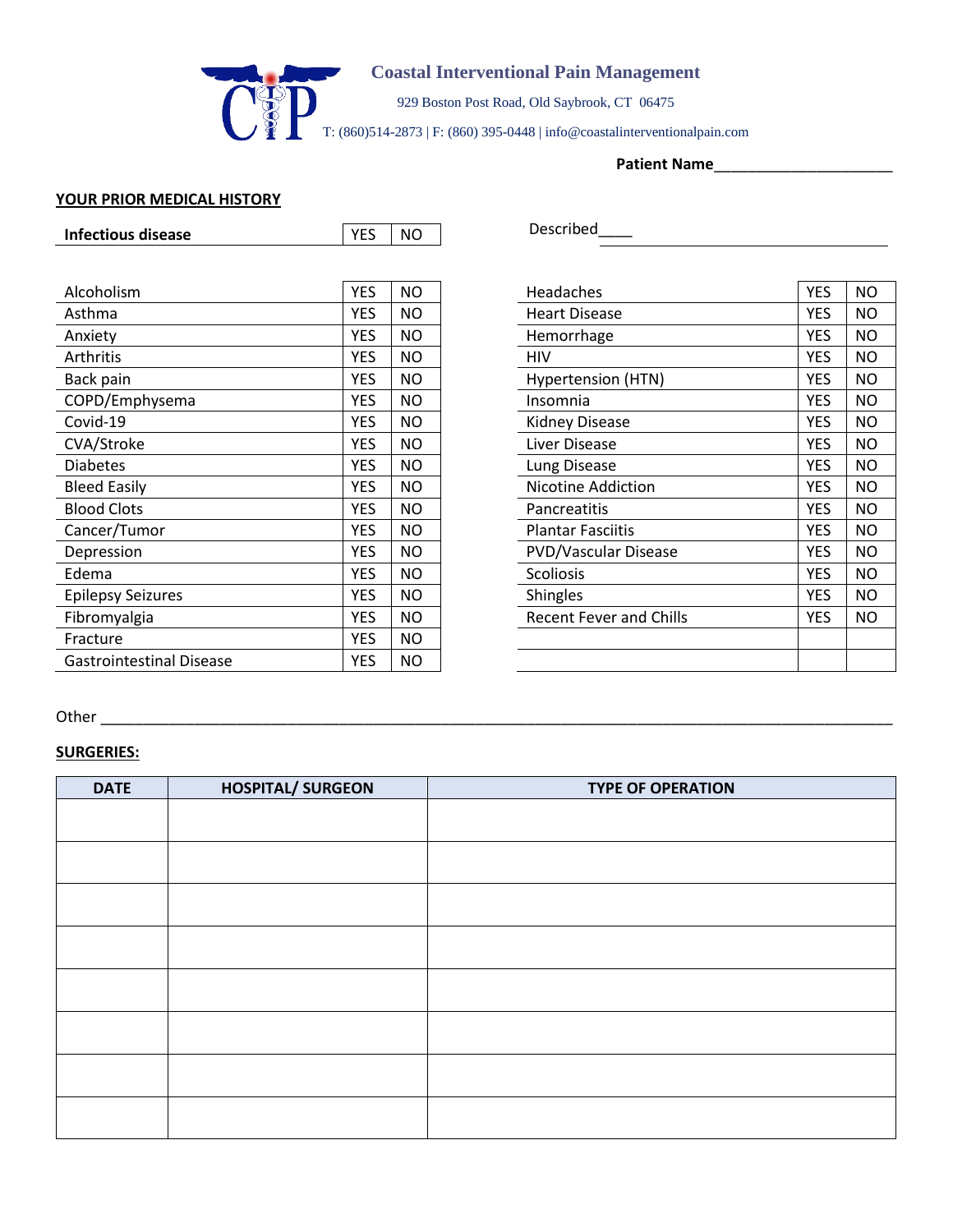|                                                                                               |                                            |                  | <b>Coastal Interventional Pain Management</b><br>929 Boston Post Road, Old Saybrook, CT 06475<br>T: $(860)514-2873$   F: $(860)$ 395-0448   info@coastalinterventionalpain.com |                |
|-----------------------------------------------------------------------------------------------|--------------------------------------------|------------------|--------------------------------------------------------------------------------------------------------------------------------------------------------------------------------|----------------|
|                                                                                               |                                            |                  | <b>Patient Name</b>                                                                                                                                                            |                |
| Are you taking any anticoagulation medications (Blood Thinner)? Please circle all that apply: |                                            |                  |                                                                                                                                                                                |                |
| <b>Aspirin</b>                                                                                | Coumadin                                   | Plavix           | Lovenox                                                                                                                                                                        | <b>Xarelto</b> |
|                                                                                               | Ibuprofen (Motrin, Advil etc.)             | Naproxen         | Other, Specify_                                                                                                                                                                |                |
|                                                                                               | ALLERGIES: ( ) No Known Drug Allergies     |                  |                                                                                                                                                                                |                |
| I am allergic to                                                                              | ) IV/CAT Scan dye                          | <b>Shellfish</b> | <b>Iodine</b>                                                                                                                                                                  |                |
|                                                                                               | If applicable, what was the reaction: ____ |                  |                                                                                                                                                                                |                |
| <b>Other Allergies:</b>                                                                       |                                            |                  |                                                                                                                                                                                |                |

 $\overline{\phantom{a}}$ 

 $\overline{\phantom{a}}$ 

MEDICATIONS: Please list all of your current prescriptions, including any "over the counter" medications or herbal/dietary supplements that you are currently taking. **(A copy of your personal list can be used)** 

| <b>MEDICATION</b> | <b>DOSE</b> | <b>FREQUENCY</b> |
|-------------------|-------------|------------------|
|                   |             |                  |
|                   |             |                  |
|                   |             |                  |
|                   |             |                  |
|                   |             |                  |
|                   |             |                  |
|                   |             |                  |
|                   |             |                  |
|                   |             |                  |
|                   |             |                  |
|                   |             |                  |
|                   |             |                  |
|                   |             |                  |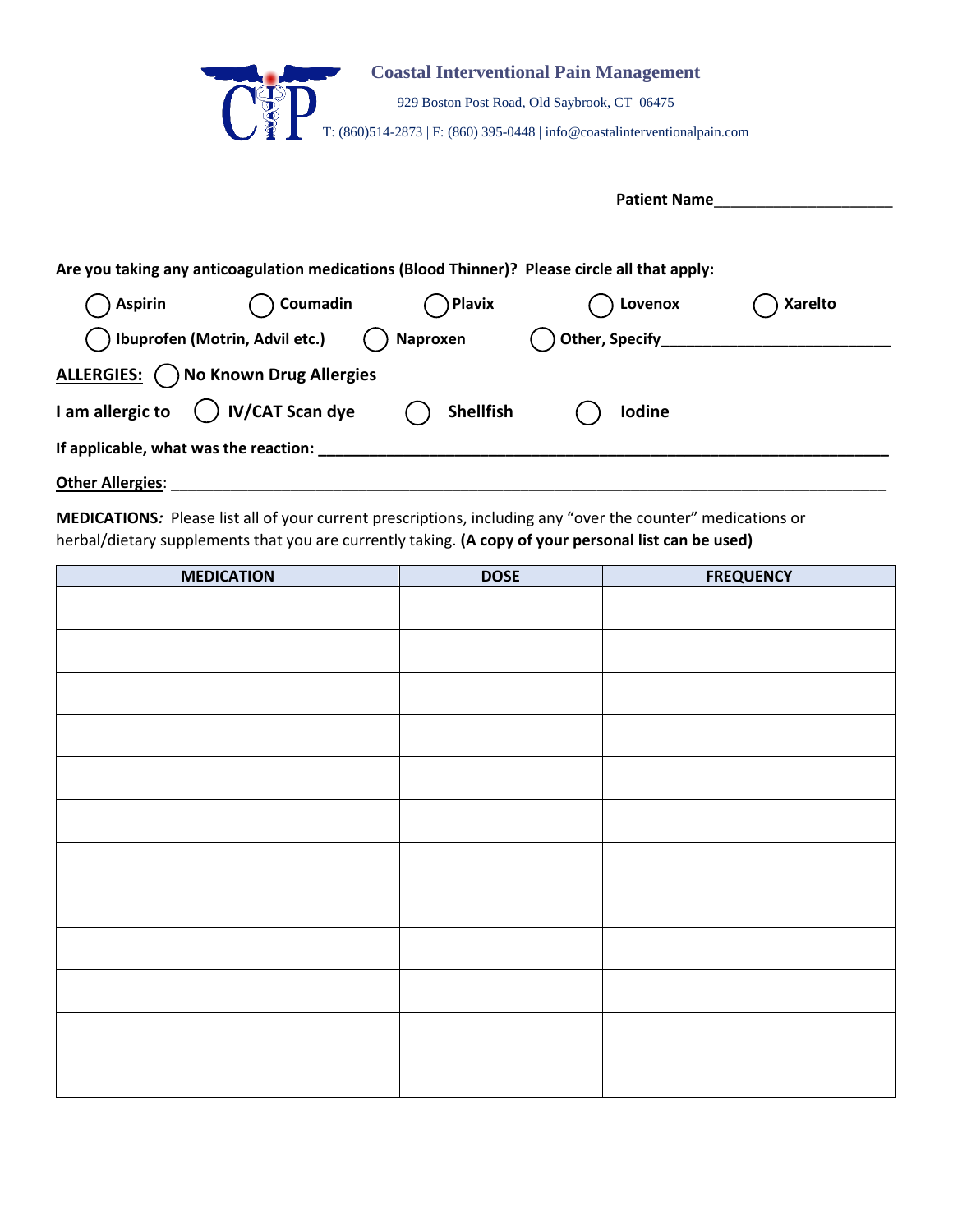

# **AUTHORIZATION TO DISCLOSE PROTECTED HEALTH INFORMATION (PHI)**

| By signing below, I hereby authorize the Coastal Interventional Management to leave my protected health information<br>including, but not limited to, results, prescriptions and appointments at the following number: |  |
|------------------------------------------------------------------------------------------------------------------------------------------------------------------------------------------------------------------------|--|
|                                                                                                                                                                                                                        |  |
|                                                                                                                                                                                                                        |  |
| <b>People to Leave Messages:</b>                                                                                                                                                                                       |  |
| By signing below, I hereby authorize the Coastal Interventional Pain Management to leave my protected health<br>information including, but not limited to, results, prescriptions and appointments with                |  |
|                                                                                                                                                                                                                        |  |
|                                                                                                                                                                                                                        |  |
|                                                                                                                                                                                                                        |  |
| Released to fax:<br>By signing below, I hereby authorize the Coastal Interventional Pain Management to fax my protected health                                                                                         |  |
|                                                                                                                                                                                                                        |  |

Patient Signature: \_\_\_\_\_\_\_\_\_\_\_\_\_\_\_\_\_\_\_\_\_\_\_\_\_\_\_\_\_\_\_\_\_\_\_\_\_\_\_\_\_\_\_\_\_\_\_\_\_\_\_\_\_\_\_\_\_\_\_ Date\_\_\_\_\_\_\_\_\_\_\_\_\_\_\_\_\_\_\_